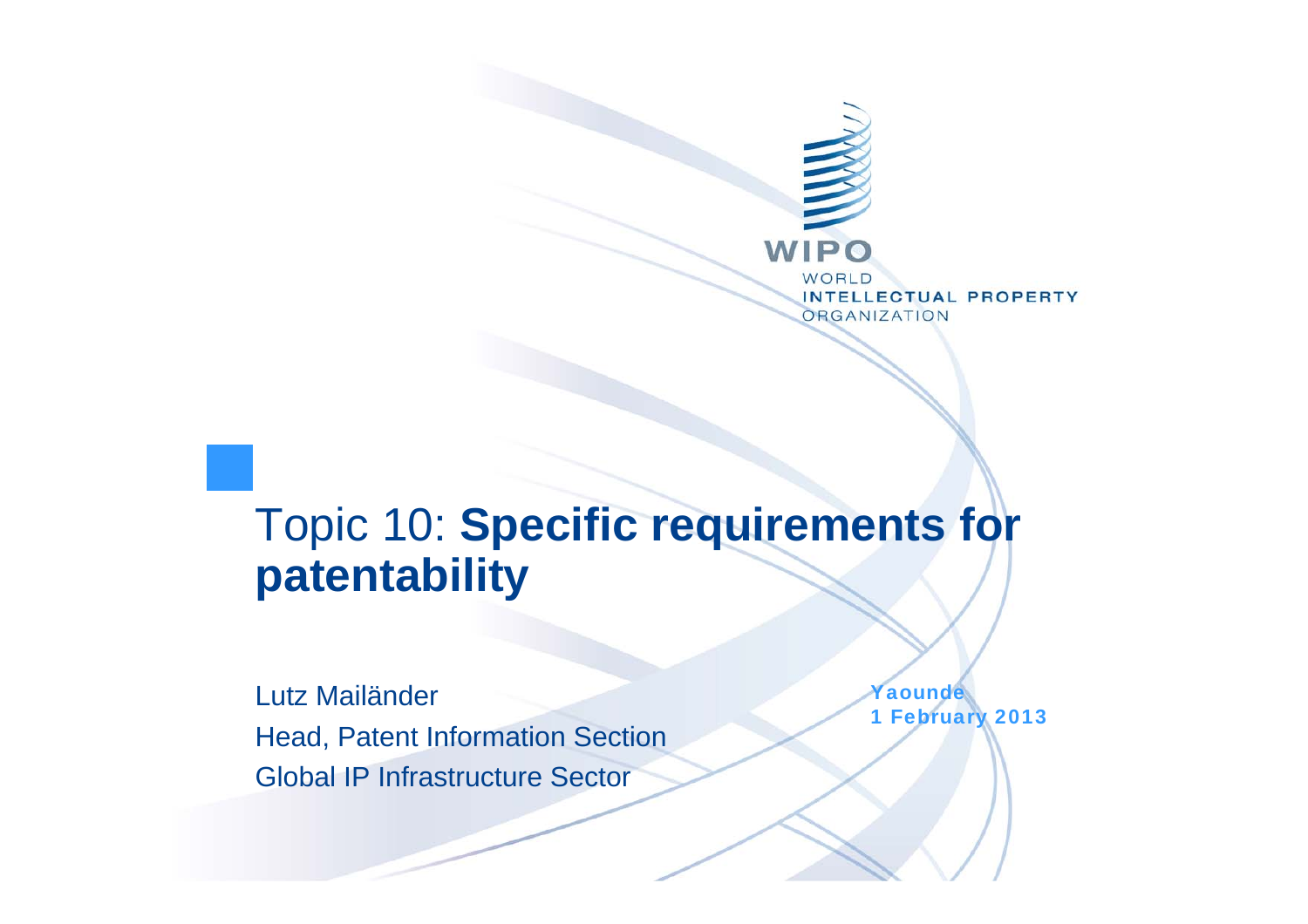## Requirements of patentability

Examination has to check

Technical nature

**Unity** 

No case of **exclusion**

Industrial applicability

**Novelty** 

Inventive step

Should be checked before prior art search

Requires prior art search

Sufficient disclosure

Legal certainty of claims (clarity)

Additions to initial disclosure

 $\blacksquare$ **ELLECTUAL PROPERTY RGANIZATION**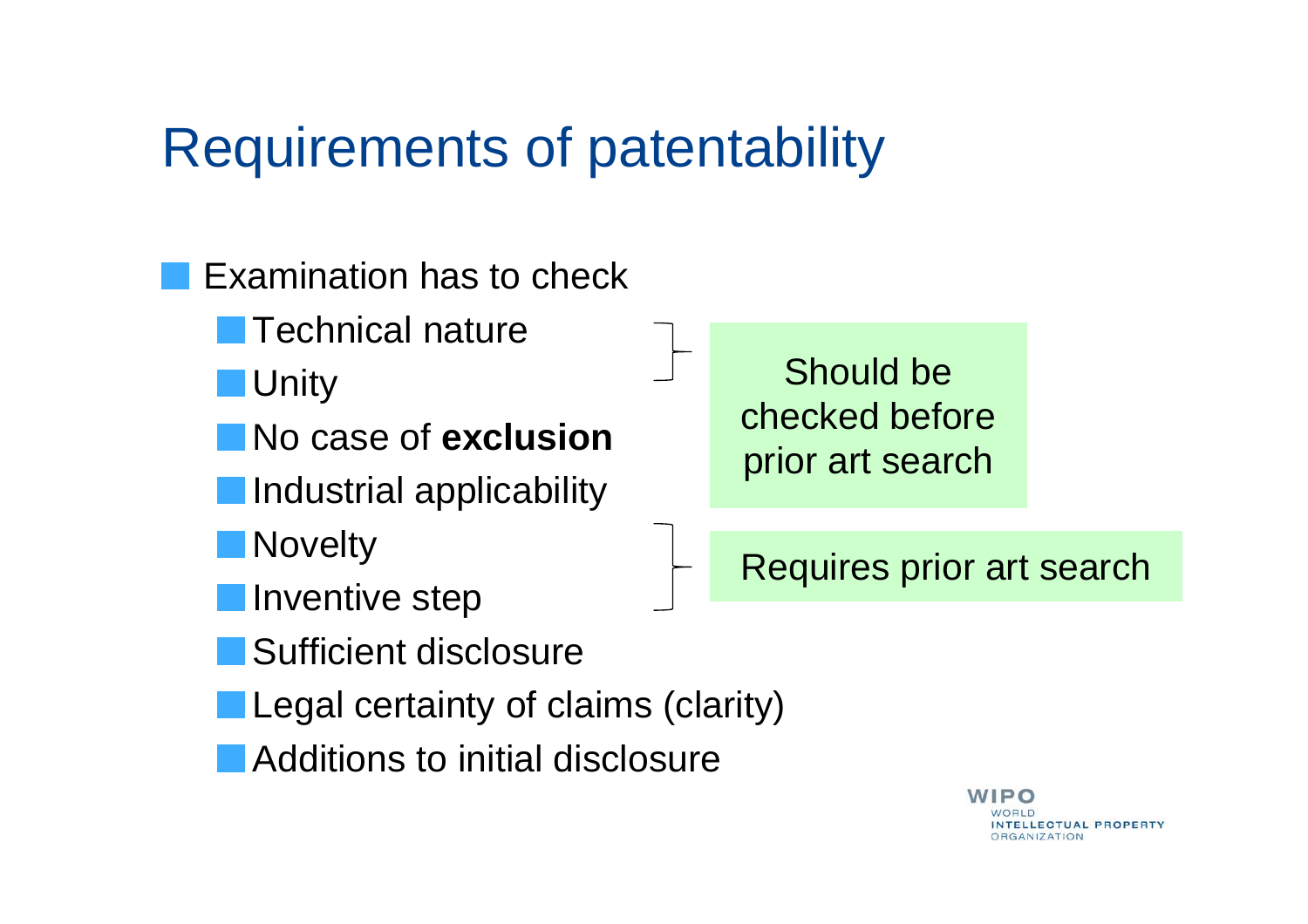## Differences of national legislations

- Basic categories of requirements are the same in most jurisdictions (unity, novelty, inventive step, technical nature)
- Some differences exist in how the term "invention" or "patentable invention" is defined (positively, negatively)
- Differences, however exist mostly in terms of exclusions, e.g.
	- US do grant business methods, software patents,..
	- DE/EP grants new use of known compound, PK does not
	- Islamic countries exclude, e.g., inventions related to pork
	- For analysis, see e.g. SCP studies on WIPO website:

http://www.wipo.int/edocs/mdocs/scp/en/scp\_13/scp\_13\_3.pdf